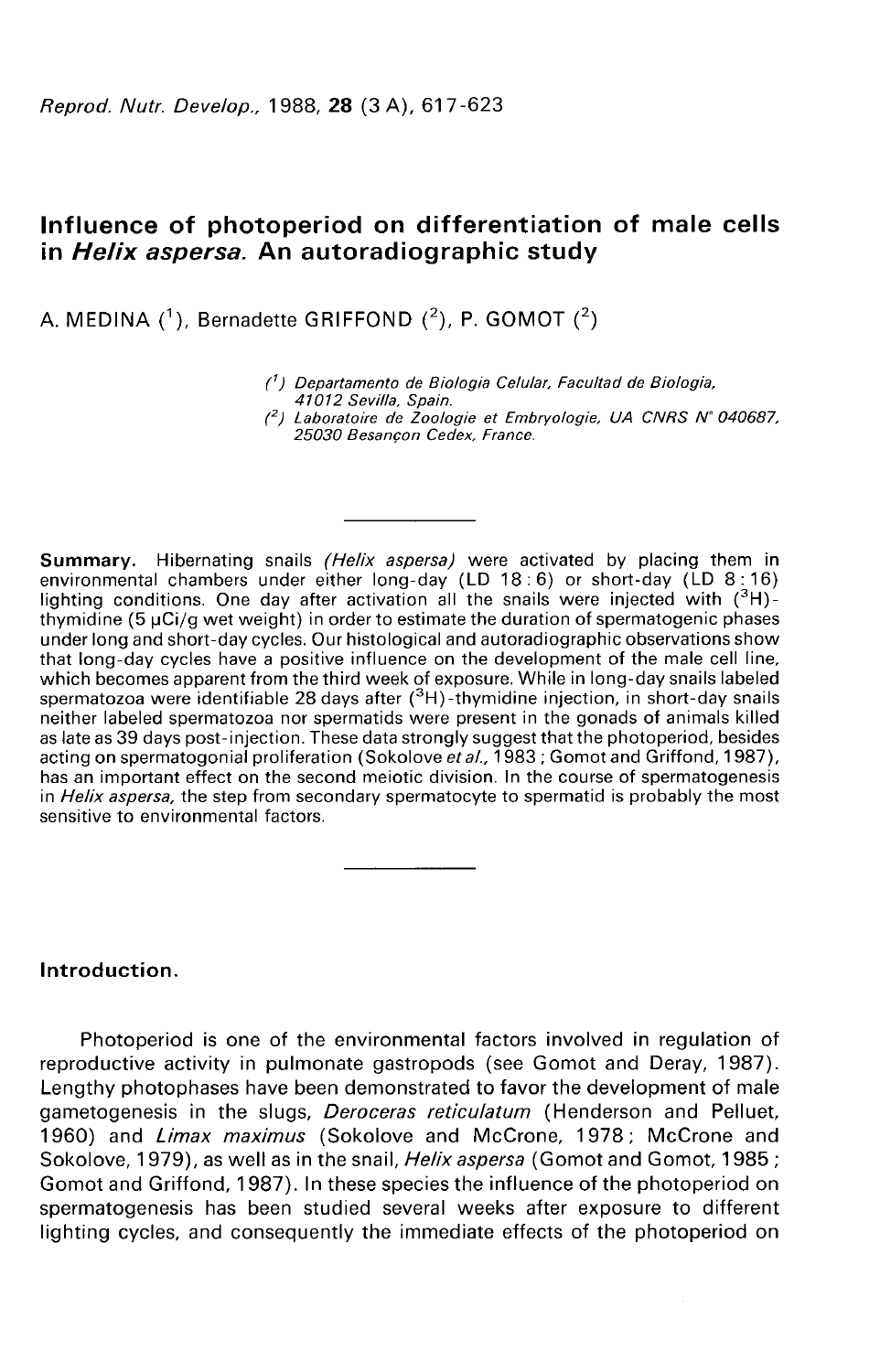differentiation of the various male cell types are still unknown. The aim of the present study was to examine the evolution of spermatogenesis in snails exposed to long- and short-day cycles and to determine at what step of spermatogenesis the photoperiod would act.

# Material and methods.

Animals. — Adult snails *(Helix aspersa)* were taken from a stock of hibernating<br>animals maintained at 7 °C in the « Centre Universitaire d'Héliciculture » (1), After<br>a short, hibernation, (82 days), the snails were placed a short hibernation (82 days), the snails were placed in plastic boxes in environmental chambers under either long-day (LD 18:6) or short-day (LD 8 : 16) lighting conditions. Both groups of animals were kept at constant temperature (20 $^{\circ}$ C) and humidity (rh = 95%) and fed an artificial mixture prepared by the UCAAB  $(2)$ .

Radioactive labeling. - Twenty-four hours later, all the snails were injected in the general body cavity with 0.2 ml of tritiated thymidine ( $\approx$  5  $\mu$ Ci/g wet weight). The thymidine (methyl- ${}^{3}H$ ; specific activity: 1 Ci/mM) was supplied by the CEA (3) in bottles containing 1 mCi in 1 ml of sterile water. Before thymidine injection the content of each bottle was diluted in 3 ml of Ringer's solution.

Removal and treatments of gonads.  $-$  One day after radioactive labeling the gonads of two long-day and two short-day injected snails were removed and placed in 3 mM non-radioactive thymidine in Ringer's solution for 40 min to dilute the  $(^{3}H)$ -thymidine that had not been incorporated into DNA. The tissue was fixed in 2 % glutaraldehyde in 0.1 M cacodylate buffer (pH 7.3), postfixed in osmium tetroxide, dehydrated through an ethanol series and then embedded in resin (Spurr, 1969). This operation was repeated 4, 7, 11, 14, 18, 21, 25, 26, 28, 32, 35 and 39 days after injection.

The sections used for autoradiographic study  $(2 \mu m)$  thick) were coated with photographic emulsion Ilford type L4. After exposure for 15 or 21 days at 5 °C. they were processed with D19 developer for 4 min at  $25\degree C$  (Simonnet et al., 1976) and fixed with 30 % sodium hyposulfite. Some of these sections were slightly stained with toluidine blue and others were examined without staining.

# Results.

Long-day snails (table 1). One day after radioactive injection, clusters of spermatogonia (fig. 1) and early primary spermatocytes were clearly labeled. Four<br>days after exposure to (<sup>3</sup>H)-thymidine, labeled zygotene and pachytene sperma-1976) and fixed with 30 % sodium hyposulfite. Some of these sections were slightly stained with toluidine blue and others were examined without staining.<br>Results.<br>*Long-day snails* (table 1). One day after radioactive inj

<sup>(1)</sup> Centre Universitaire d'H61iciculture, 5, rue Ronchaux, 25000 Besangon, France.

<sup>(2)</sup> Union des Cooperatives Agricoles d'Aliment du B6tail, Chierry, 02400 Ch8teau-Thierry, France.

<sup>(3)</sup> Commissariat à I'Energie Atomique, 91191 Gif-sur-Yvette, France.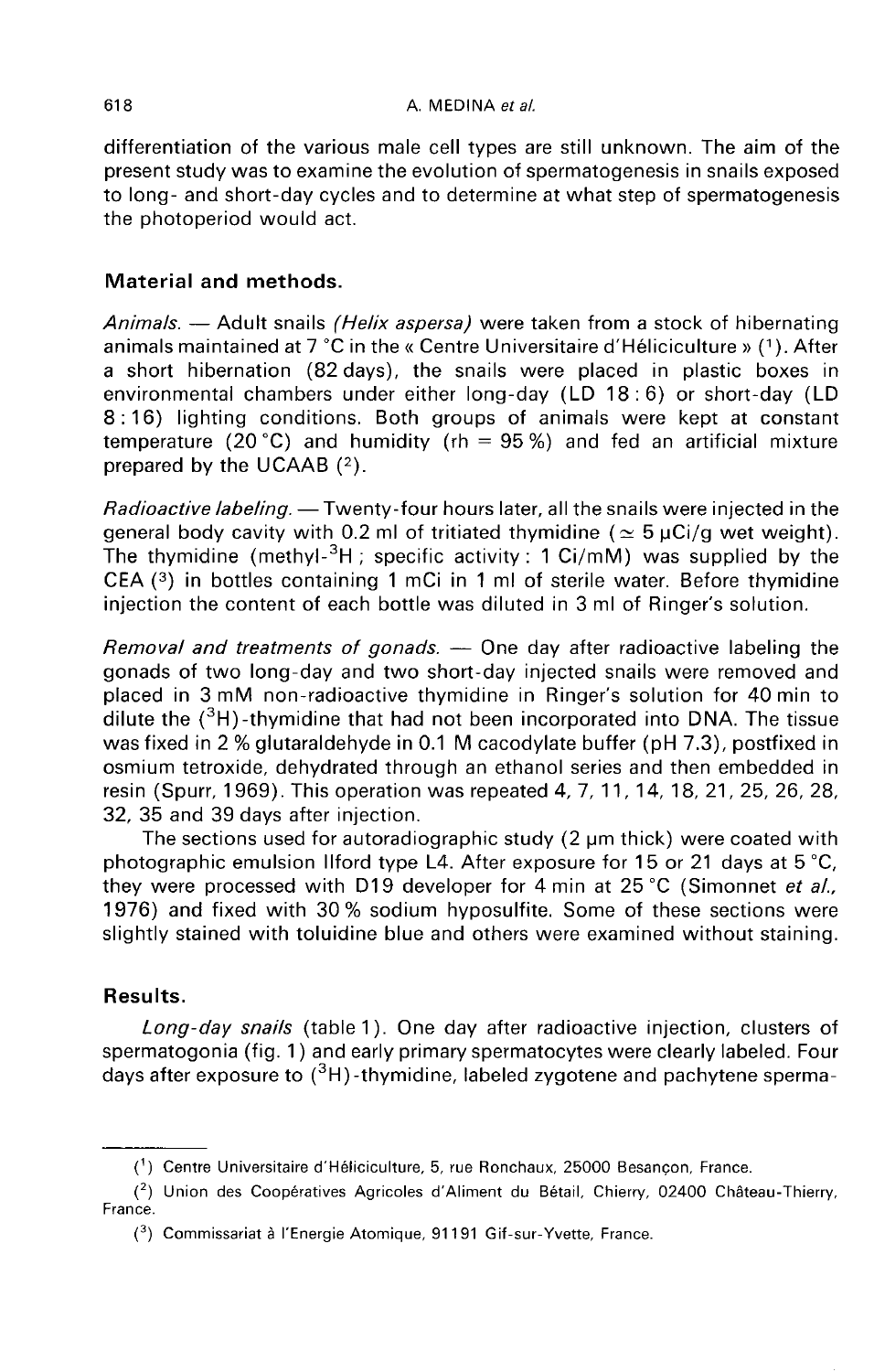tocytes were present in the gonadal acini (fig. 2). Secondary spermatocytes were the most mature cells to show the radioactive label 11 days after injection (fig. 3). Labeled early and mid-spermatids were observed 25 and 26 days post-injection, respectively (fig. 4). Finally, late spermatids and morphologically mature sperma-<br>tozoa were labeled 28 days after the  $(^{3}H)$ -thymidine injection (figs. 5, 6). Photoperiod and spermatogenesis in *Helix*<br>tocytes were present in the gonadal acini (fig. 2). Secondary spermatocytes<br>the most mature cells to show the radioactive label 11 days after injection (f<br>Labeled early and mid-sp

#### **TABLE 1**

Successive appearance of label in the various male cell types in both experimental groups. Whereas labeled early spermatids are present 25 days after injection and spermiogenesis is achieved within three days under long-day conditions, no labeled spermatids were found at any time under short-day conditions.

|                                                                                        | Long-day snails               | Short-day snails              |
|----------------------------------------------------------------------------------------|-------------------------------|-------------------------------|
| Spermatogonia                                                                          | 1st day                       | 1st day                       |
| Primary spermatocytes                                                                  |                               |                               |
| - early spermatocytes<br>- zygotene spermatocytes<br>$\dot{z}$ pachytene spermatocytes | 1st dav<br>4th dav<br>4th day | 1st dav<br>4th day<br>4th day |
| Secondary spermatocytes                                                                | 11th day                      | 14th day                      |
| Early spermatids                                                                       | 25th day                      |                               |
| Mid spermatids                                                                         | 26th day                      |                               |
| Late spermatids/<br>spermatozoa                                                        | 28th day                      |                               |

Short-day snails (table 1).  $-$  Up to the secondary spermatocyte phase the duration of spermatogenic stages was comparable to that described above for long-day snails. However, in short-day snails no labeled spermatids or spermatozoa were found at any time during the present experiment.

### Discussion and conclusions.

Duration of spermatogenic stages.  $-$  According to the autoradiographic study, the minimum time required for a snail primary spermatocyte in the phase of pre-meiotic DNA synthesis to differentiate into a mature spermatozoon was about 28 days under long-day conditions. The primary spermatocyte stage lasted between 7 to 10 days and the secondary spermatocyte took from 10 to 14 days<br>to become a spermatid, whereas spermiogenesis was a phase of short duration (3 to 6 days). In general, these data agree with those reported by Bloch and Hew (1960) in snails (Helix aspersa) bred without special environmental conditions,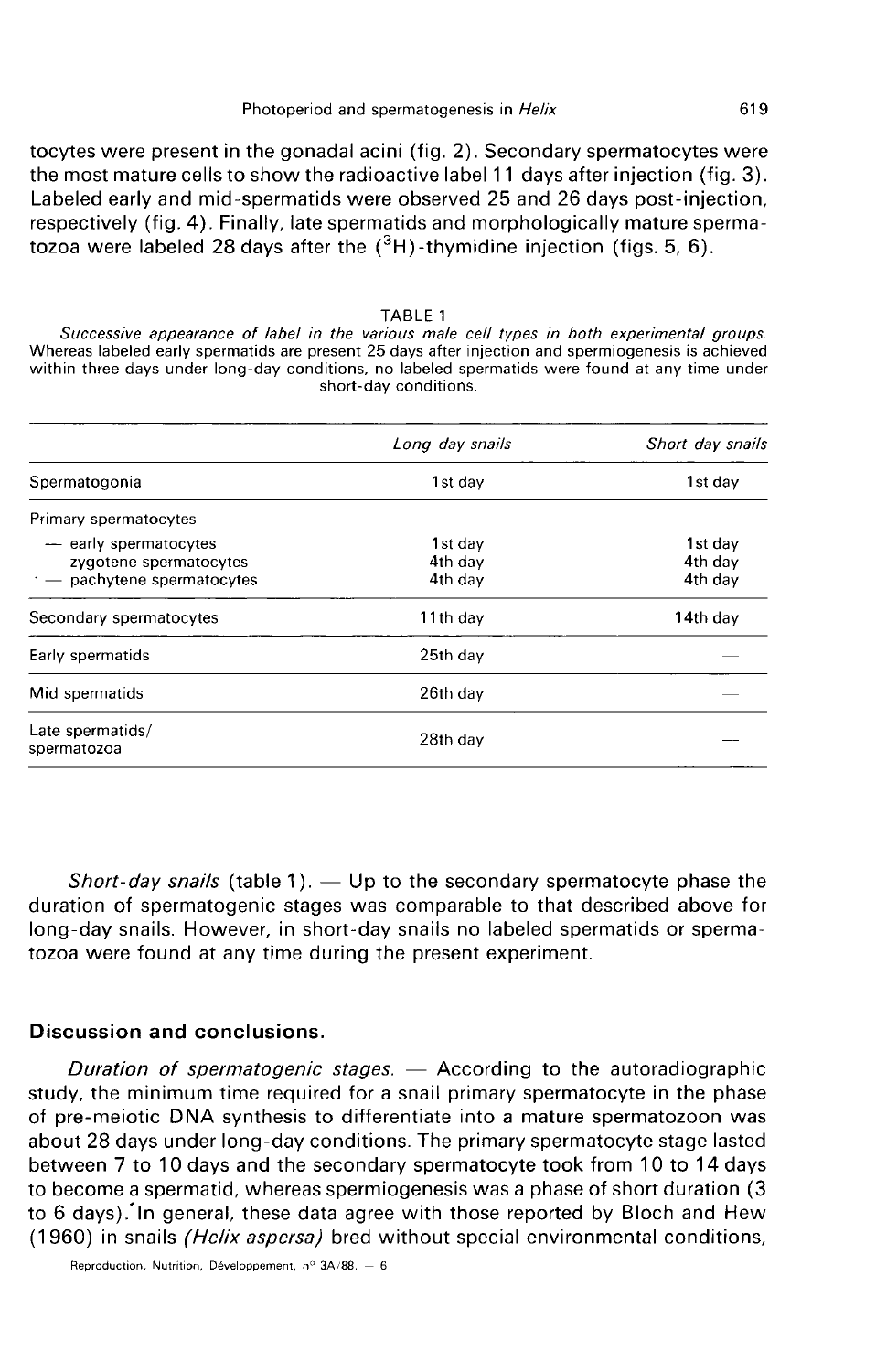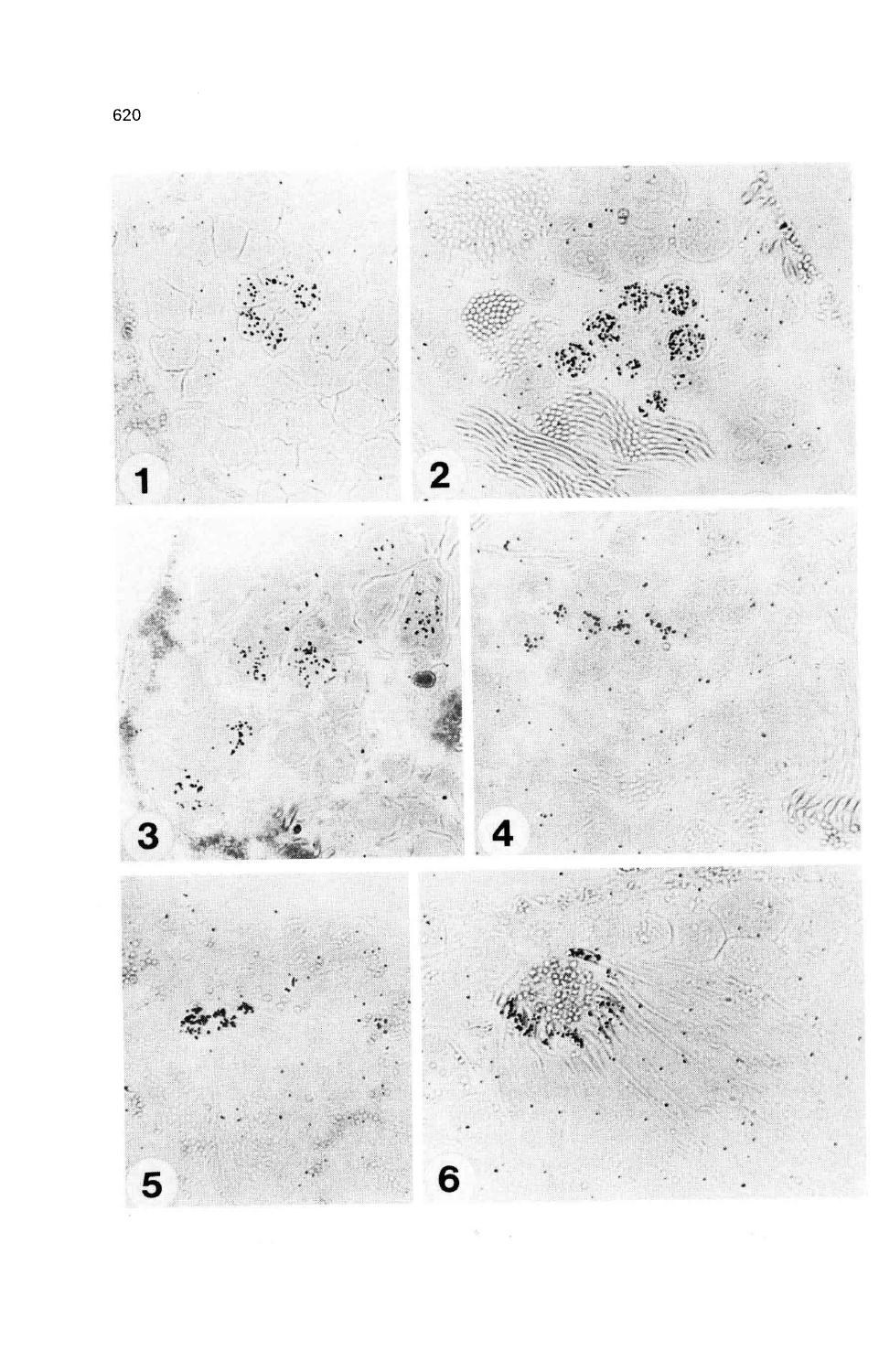though there are some differences between the two estimates. Spermatogenesis in the opisthobranch, *Phyllaplysia taylori* is noticeably faster; a primary spermatocyte requires only 10 days to become a spermatozoon (Beeman, 1970a) which leaves the gonad 4 days later (Beeman, 1970b). Kelley et al. (1982) estimate that spermatogenesis in the mussel, Mytilus californianus, lasts a similar time.

Influence of photoperiod on the development of the male cell line. - Several experimental studies have shown that long photoperiods stimulate the reproductive capacity of pulmonate gastropods (Énée et al., 1982; Laurent et al., 1984; Gomot and Gomot, 1985), affecting both ovopository activity (Bohlken and Joosse, 1982; Enée et al., 1982; Joosse, 1984; Bohlken et al., 1986) and spermatogenesis (Henderson and Pelluet, 1960 ; Sokolove and McCrone, 1978 ; McCrone and Sokolove, 1979, 1986 ; McCrone et al., 1981 ; Melrose et al., 1983 ; Sokolove et al., 1983, 1984; Gomot and Gomot, 1985; Gomot and Griffond, 1987). However, in *Cepaea nemoralis* neither gametogenesis nor reproductive capacity appears to be influenced by photoperiod (Hunter and Stone, 1986).

The results of the present study show that long photoperiods have a positive effect on *Helix aspersa* spermatogenesis from the third week of exposure to long-day cycles.

In long-day snails, labeled early spermatids appeared 25 days after  $(^{3}H)$ thymidine injection ; labeled spermatozoa were found in snails killed 28 days post-injection. In contrast, within 39 days, labeled spermatids and spermatozoa were still absent in short-day animals. Thus, it is evident that the delay observed in the spermatogenic process of pulmonates maintained under short-day is not only due to less spermatogonial proliferation, as reported previously (Sokolove et  $a/$ , 1983; Gomot and Griffond, 1987), but also to a lengthening of the late spermatogenesis affecting the second meiotic division. Indeed, there does not appear to be a blockade at this level of spermatogenesis similar to that occurring at low temperatures (Gomot et al., 1986), since spermatozoa are formed some weeks later (Gomot and Griffond, 1987). However, our observations and previous data (Gomot et al., 1986) do suggest that, in the course of spermatogenesis, the step from secondary spermatocyte to spermatid is the most sensitive to environmental factors. Subsequent studies are required to ascertain whether spermiogenesis is also delayed significantly under short-day conditions.

Autoradiographic micrographs of non-stained gonadal sections exposed to photographic emulsion for 15 days. All the pictures correspond to long-day snails.

FIG. 1. -- Cluster of labeled spermatogonia 1 day after injection. The larger neighboring cells are primary spermatocytes that have not been labeled  $(x 620)$ .

FIG. 2. - Labeled zygotene spermatocytes 4 days after injection ( $\times$  620).

FIG. 3. - Secondary spermatocytes showing radioactive label. The silver grains are less abundant and more scattered throughout the nuclei ( $\times$  620).

FIG. 4. - Isogenic group of labeled early spermatids after 25 days of exposure to  $(^3H)$ -thymidine  $(x 620)$ .

FIG. 5. - Late spermatids displaying well labeled nuclei. Their axonemes are recognizable. Snail sacrificed 28 days after injection ( $\times$  620).

FIG. 6. - Bundle of spermatozoa showing silver grains on their nuclei after an exposure of 28 days to  $(^3H)$ -thymidine. The sperm heads are embedded in the cytoplasm of a Sertoli cell, in which numerous lipid droplets are distinguished  $(x 620)$ .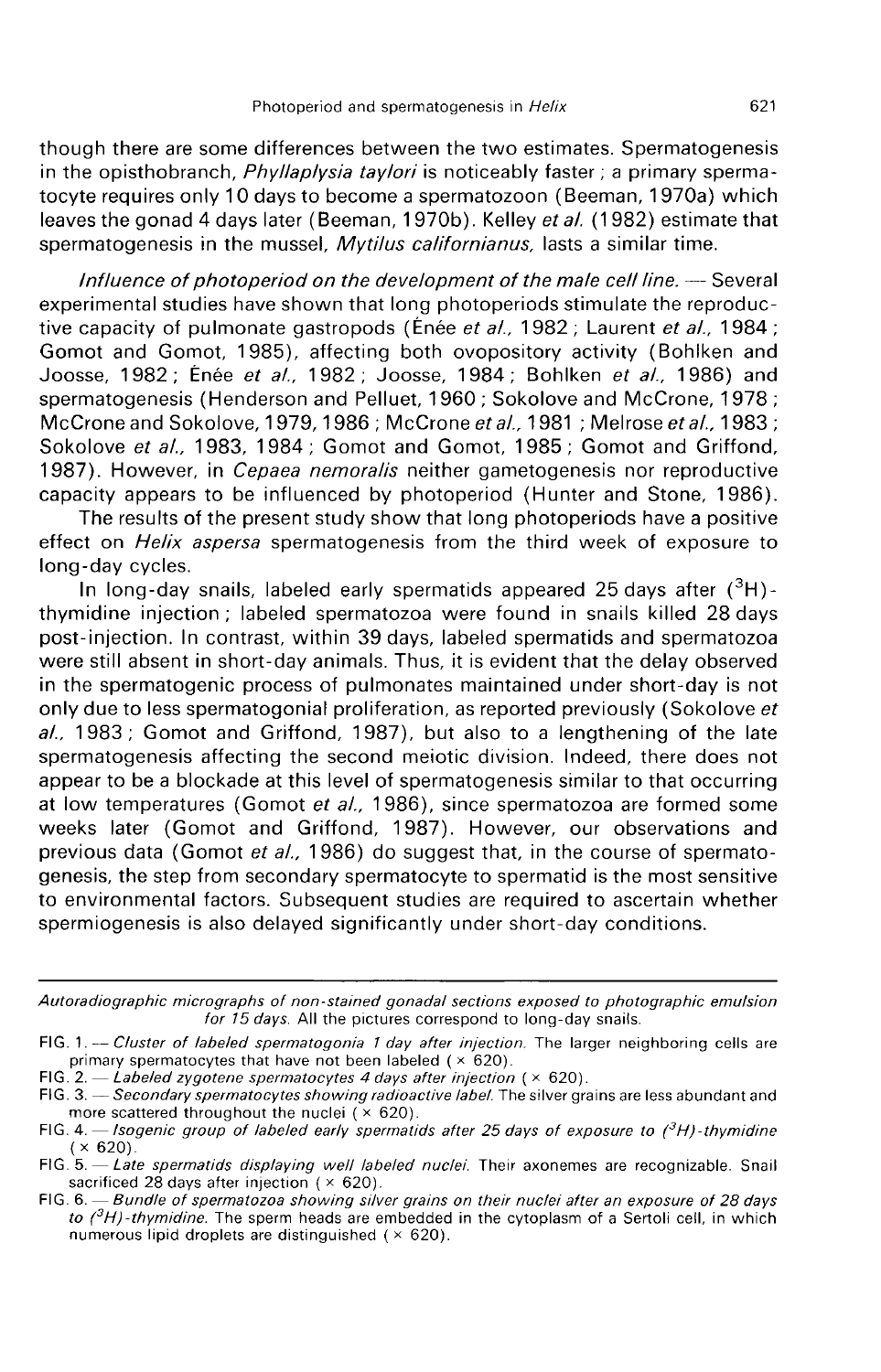### A MEDINA et al.

In the slug, *Limax maximus*, the increased spermatogonial DNA synthesis observed in long-day animals results from the induction of the release from cerebral cells of one or more gonadotropic factors that act on the male cell line (McCrone et al., 1981 ; Melrose et al., 1983; Sokolove et al., 1983, 1984; McCrone and Sokolove, 1986). According to Sokolove et al. (1983), 3 to 4 weeks of exposure to long-day cycles is needed to promote the release of such a factor(s). This finding is consistent with our observations since in long-day snails spermiogenesis is active at the end of the third week, whereas in short-day snails the gonad remains quite inactive. Very likely, in *Helix* there is neuroendocrine control of spermatogenesis comparable to that found in *Limax*, though other experimental tests must be carried out to demonstrate this hypothesis. If such a neuroendocrine control exists, the factor(s) involved would act not only on spermatogonial proliferation, but also on the division of secondary spermatocytes and possibly on spermiogenesis as well.

> Recu en juin 1987. Accepté en février 1988.

Acknowledgements. — The inestimable technical assistance of Ms. V. Gire, Mrs. R. Garcia and Mr. F. Sanchez is greatly appreciated.

Résumé. lnfluence de la photopériode sur la différenciation des cellules mâles dans l'ovotestis d'Helix aspersa : Etude autoradiographique.

Après 82 jours d'hibernation, des escargots adultes Helix aspersa ont été remis en activité et soumis soit à une photopériode longue (18 h lumière : 6 h obscurité) soit à une photopériode courte (8 h lumière : 16 h obscurité). Un jour après le réveil, tous les animaux<br>ont recu une injection de (<sup>3</sup>H)-thymidine (5 µCi/g de poids frais) afin d'estimer la durée **Résumé.** Influence de la photopériode sur la différenciation des cellules mâles dans<br>l'ovotestis d'Helix aspersa : Etude autoradiographique.<br>Après 82 jours d'hibernation, des escargots adultes Helix aspersa ont été remis des différentes étapes de la spermatogenèse dans les deux conditions d'éclairement journalier. Nos observations histologiques et autoradiographiques démontrent une influence positive des cycles d'éclairement longs, qui se manifeste à partir de la troisième semaine. Alors que chez les escargots de jours longs des spermatozoïdes marqués sont identifiés 28 jours après l'injection de thymidine, chez les escargots de jours courts ni spermatides ni spermatozoïdes marqués n'apparaissent pendant toute la durée de l'expérience (39 jours). Ces résultats suggèrent que la photopériode, en plus d'une action sur la prolifération spermatogoniale (Sokolove et al., 1983 ; Gomot et Griffond, 1987), exerce un effet important sur la seconde division méiotique. Au cours de la spermatogenèse d'Helix aspersa, le passage du spermatocyte II à la spermatide apparaît être une étape délicate, particulièrement sensible aux facteurs d'environnement.

## References

BEEMAN R. D., 1970a. An autoradiographic and phase contrast study of spermatogenesis in the anaspidean opisthobranch Phyllaplysia taylori Dall, 1900. Arch. Zool. exp. gén., 111, 5-22.

- BEEMAN R. D., 1970b. An autoradiographic study of sperm exchange and storage in a sea hare, Phyllaplysia taylori, a hermaphroditic gastropod (Opisthobranchia: Anaspidea). J. exp. Zoo/, 175, 125-132.
- BLOCH D. P., HEW H. Y. C., 1960. Schedule of spermatogenesis in the pulmonate snail Helix aspersa, with special reference to histone transition. J. biophys. biochem. Cytol., 7, 515-531.